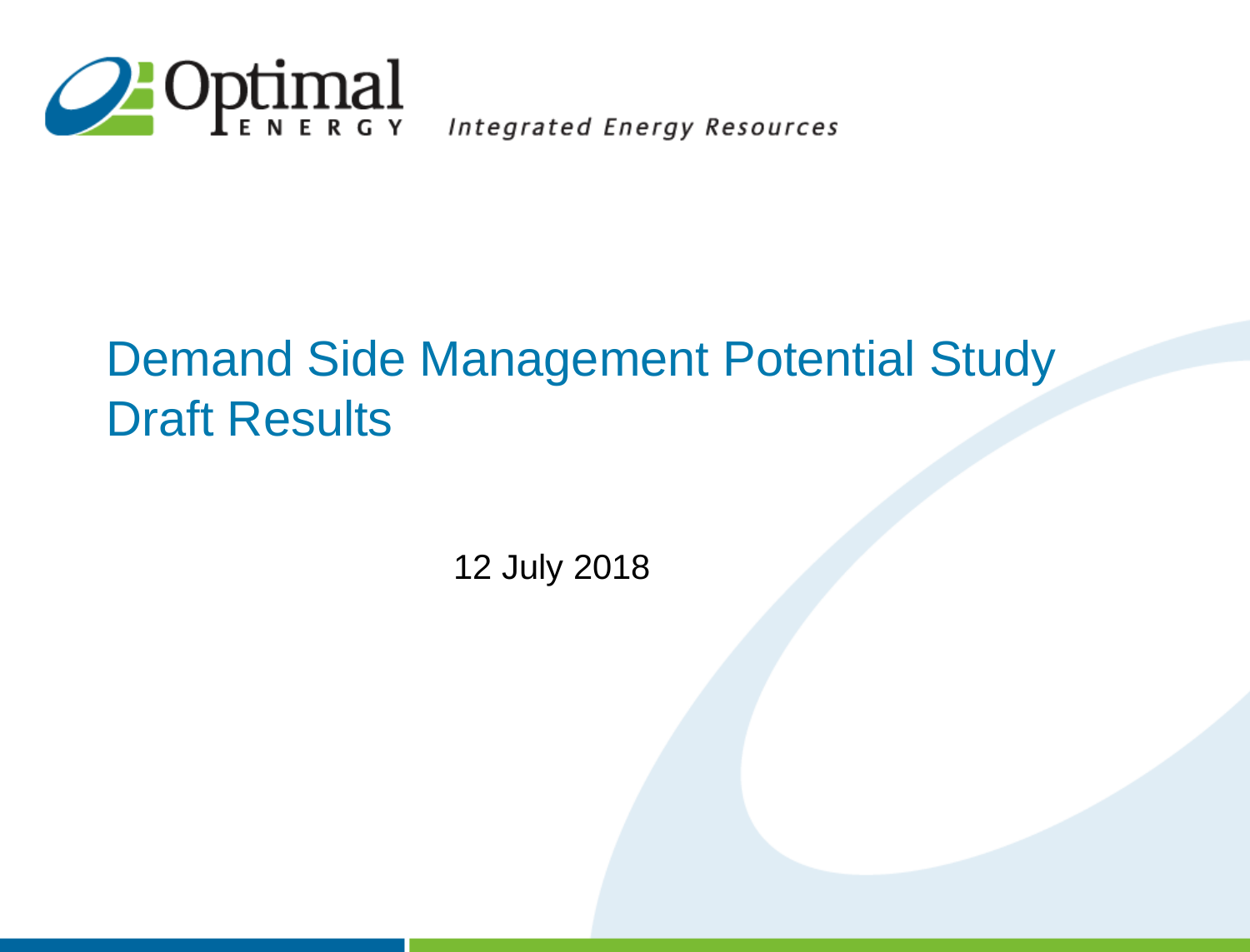# Topics for Discussion

▶ Summary of Key Data Sources and Assumptions

- Measure characterizations
- Avoided costs, loadshapes, and line losses
- Load forecast and sales disaggregation
- Delphi panel results
- ▶ Draft Results
	- EE
	- Demand Response
	- Rate Design
- ▶ Next Steps
	- Comments Procedure
	- Schedule

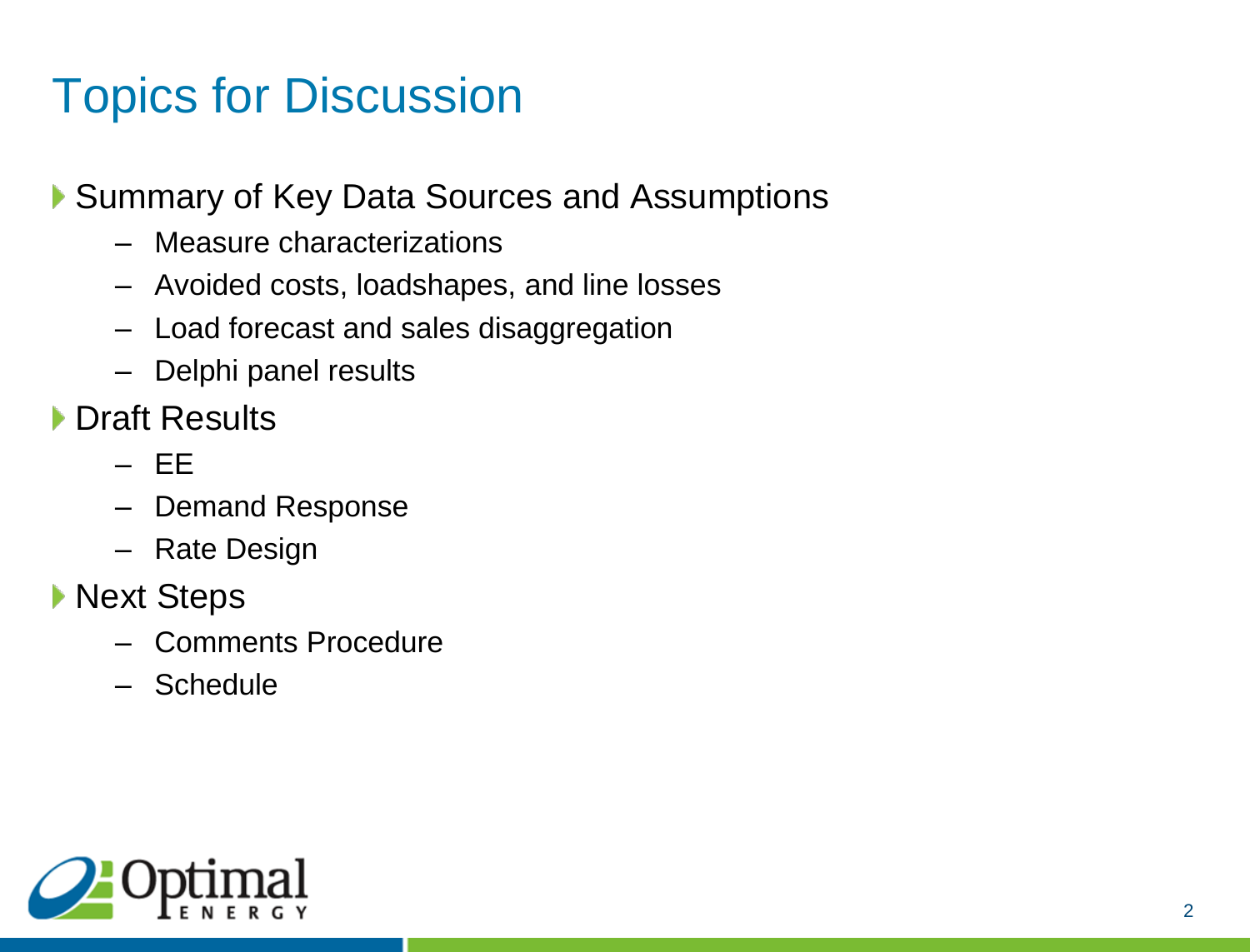# DSM Potential Study in Context

- ▶ Outputs of Potential Study become inputs to IRP
- Distinct from the study being conducted for Entergy New Orleans by **Navigant**
- **Limited to efficiency, demand response, and rate design opportunities**
- Attempting to use as much local data as practical, but no primary data collection
- **Time-constrained, must be completed in four months**

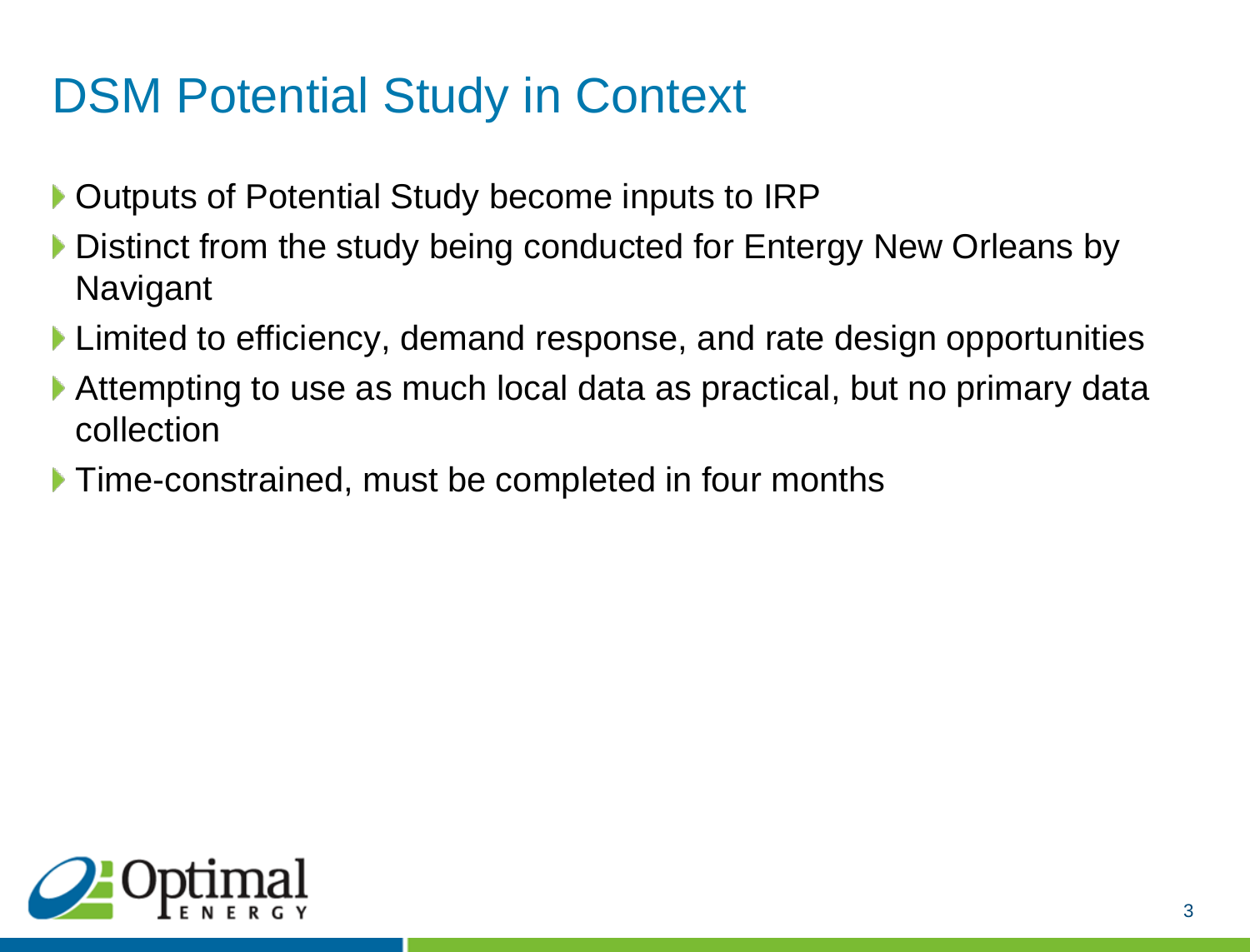## Analytical Workflow



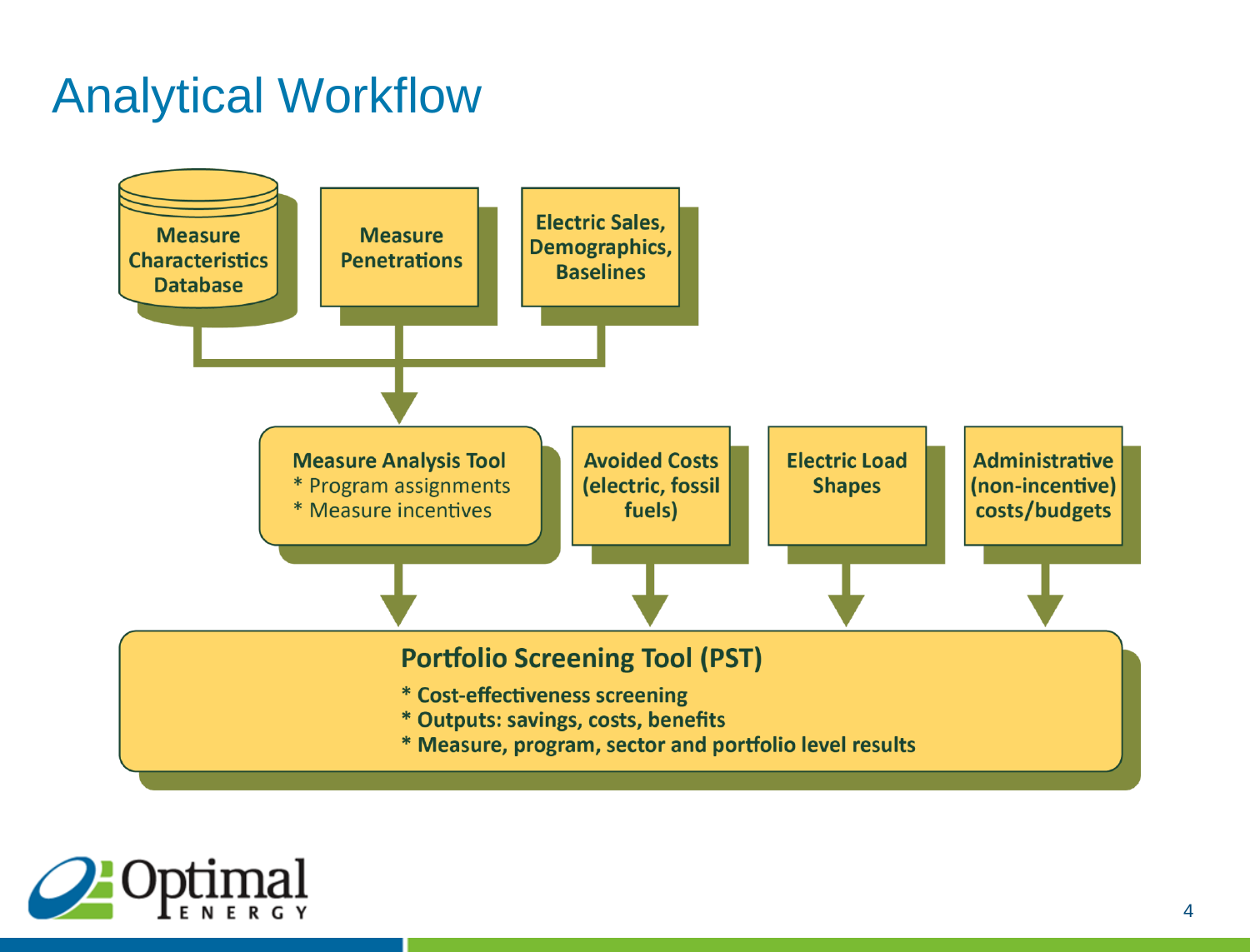#### Measure Characterizations and Sources

- ▶ NOLA TRM, supplemented with other regional TRMs and Optimal's existing measure characterization database
- ▶ ENO Residential Appliance Saturation survey, supplemented with similar studies conducted more recently in nearby states
- Evaluated 215 measures across two customer sectors and 13 building types

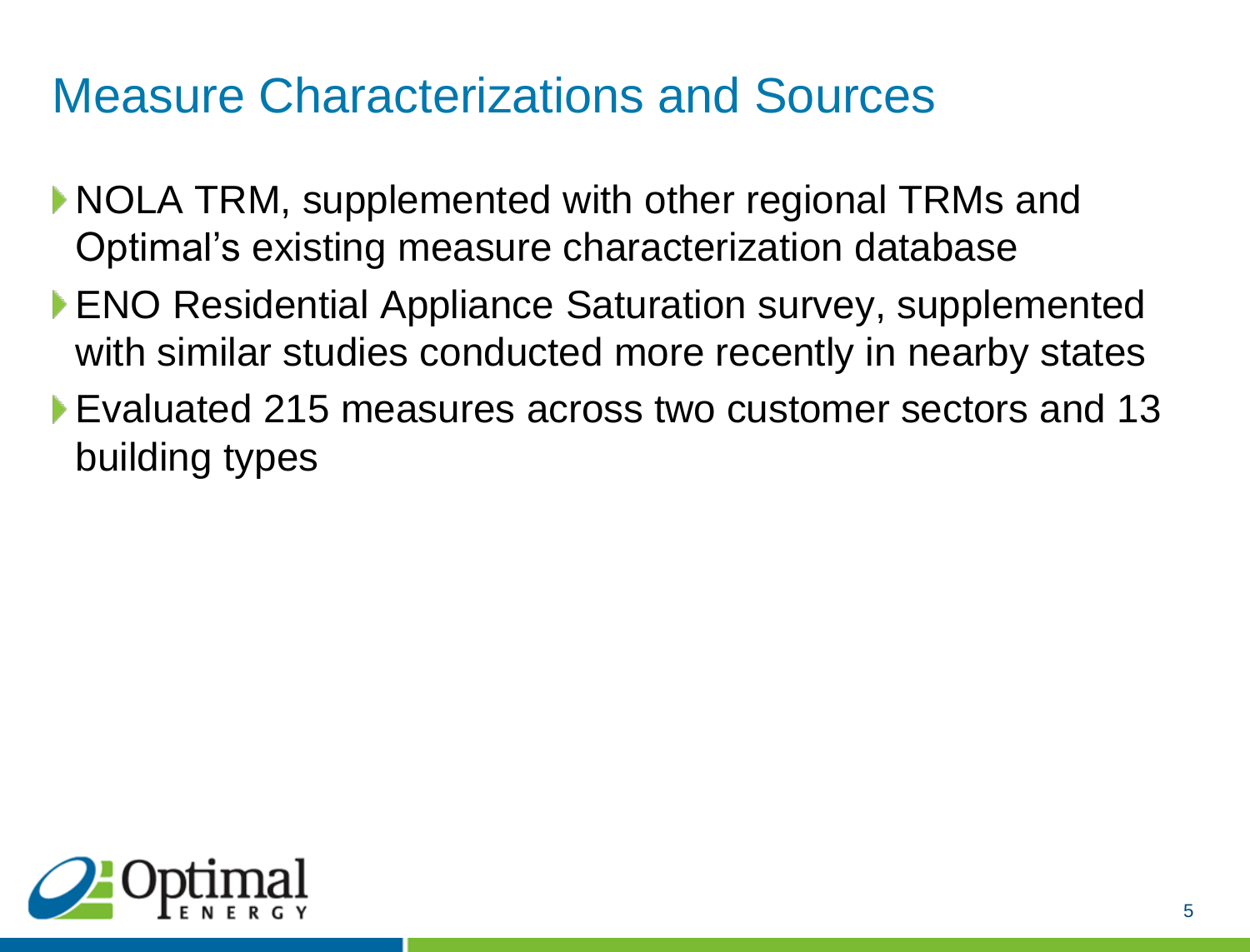## Avoided Costs, Loadshapes, & Line Losses

▶ Avoided costs

- Energy avoided costs based on ENO forecast hourly LMPs in 2018 and 2022
- Energy periods defined based on data inspection
	- Summer: April Oct; Winter: Nov-Mar
	- Summer peak hours: 11 21 weekdays
	- Winter peak hours: 7-10 and 18-22 weekdays
- Capacity avoided cost from ENO forecast: new gas turbine
- Loadshapes from EPRI database for SERC

**Line losses as per ENO** 



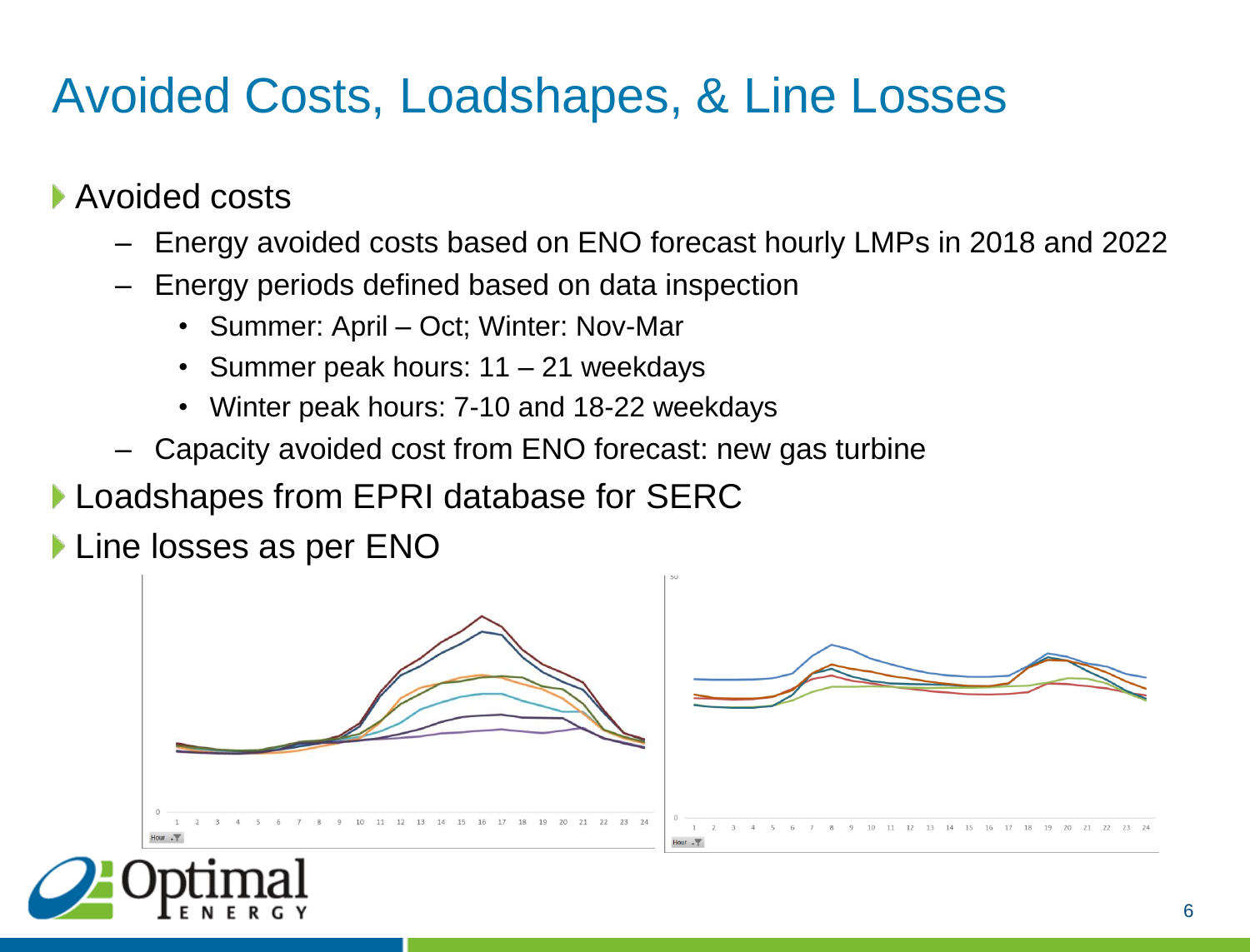# Load Forecast and Sales Disaggregation

- Load forecast from ENO as to be used in the IRP
	- Projected savings from current EnergySmart programs added back in
	- Load growth from new construction in line with ENO forecasts
- ▶ C&I building type disaggregation based on ENO data on energy usage by SIC code
- ▶ End use disaggregation based on EIA data such as CBECs and RECs

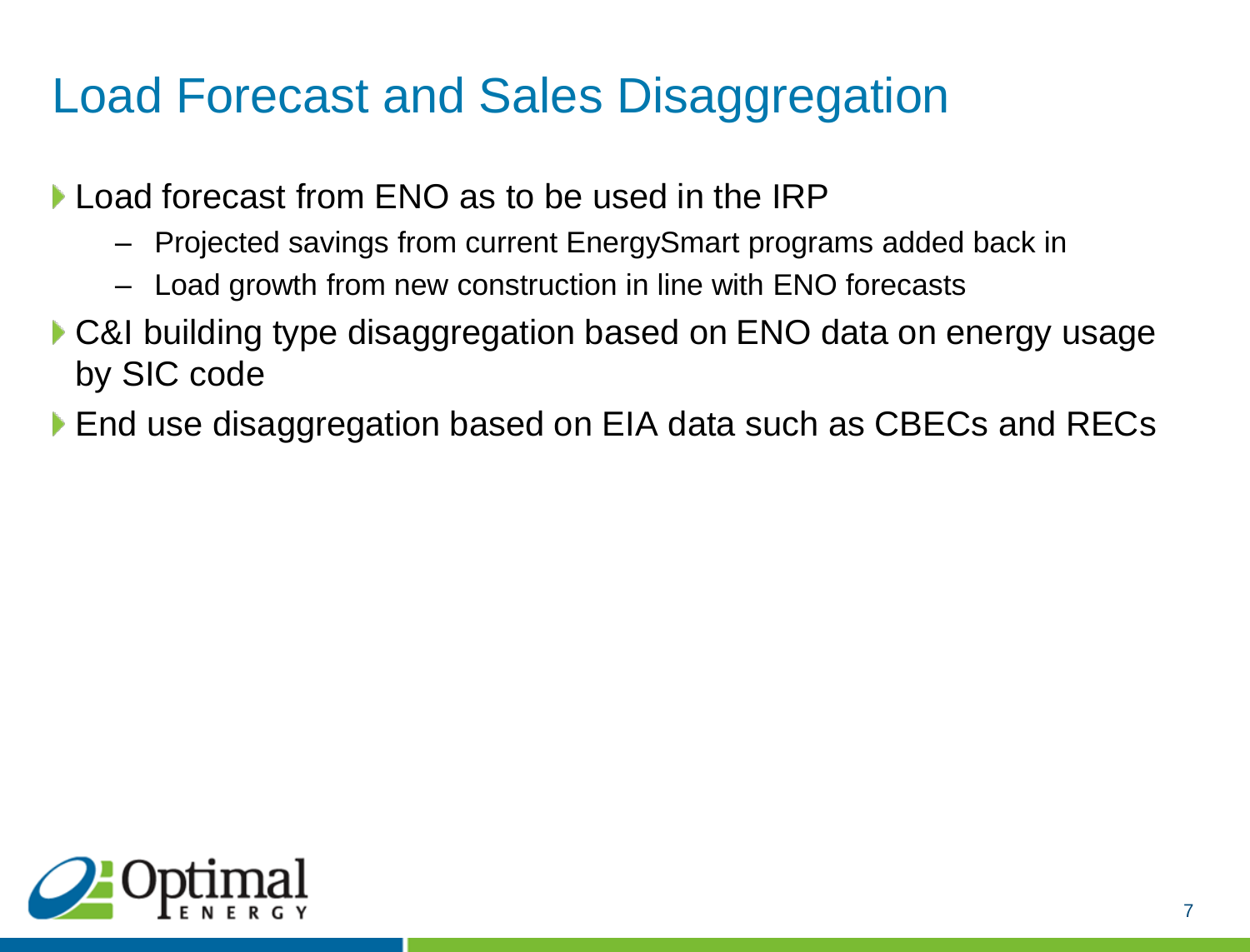## Delphi Panel Process

- ▶ Two panels, residential and C&I
	- Eight participants on C&I panel, nine on residential
	- Panelist included academics, property managers, trade allies, contractors, architects/developers, program planners/implementers, distributor/manufacturing reps, and governmental officials
- Developed adoption curves for several generic measure types
	- Simple, low-cost replacement
	- High-cost replacement (both discretionary and market-driven)
	- Active Engagement
	- Low Cost Complex (Res) *or* Core Business (C&I)
	- High Cost Complex
	- Emerging Technologies

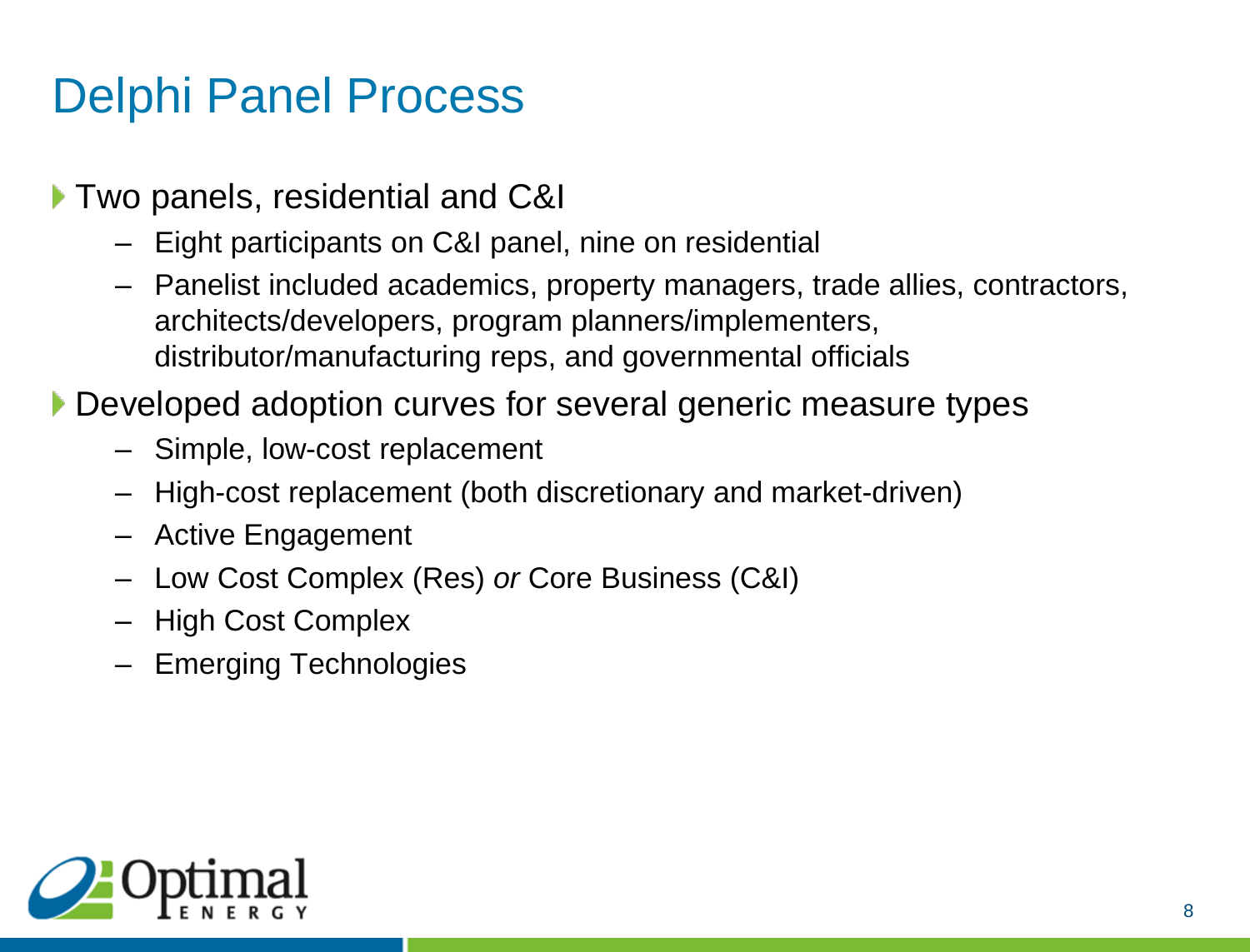#### Adoption Curves – C&I



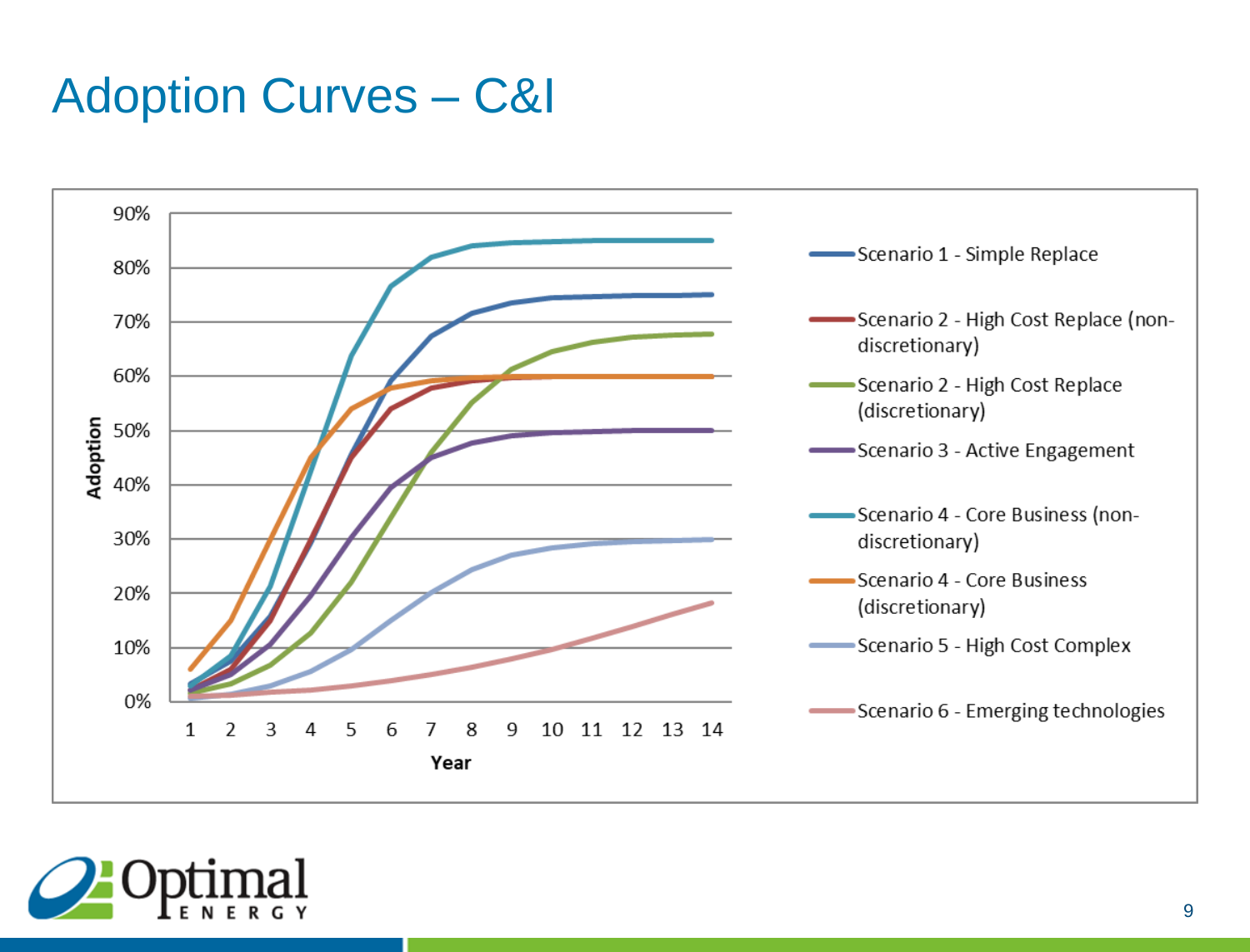#### Adoption Curves – Residential



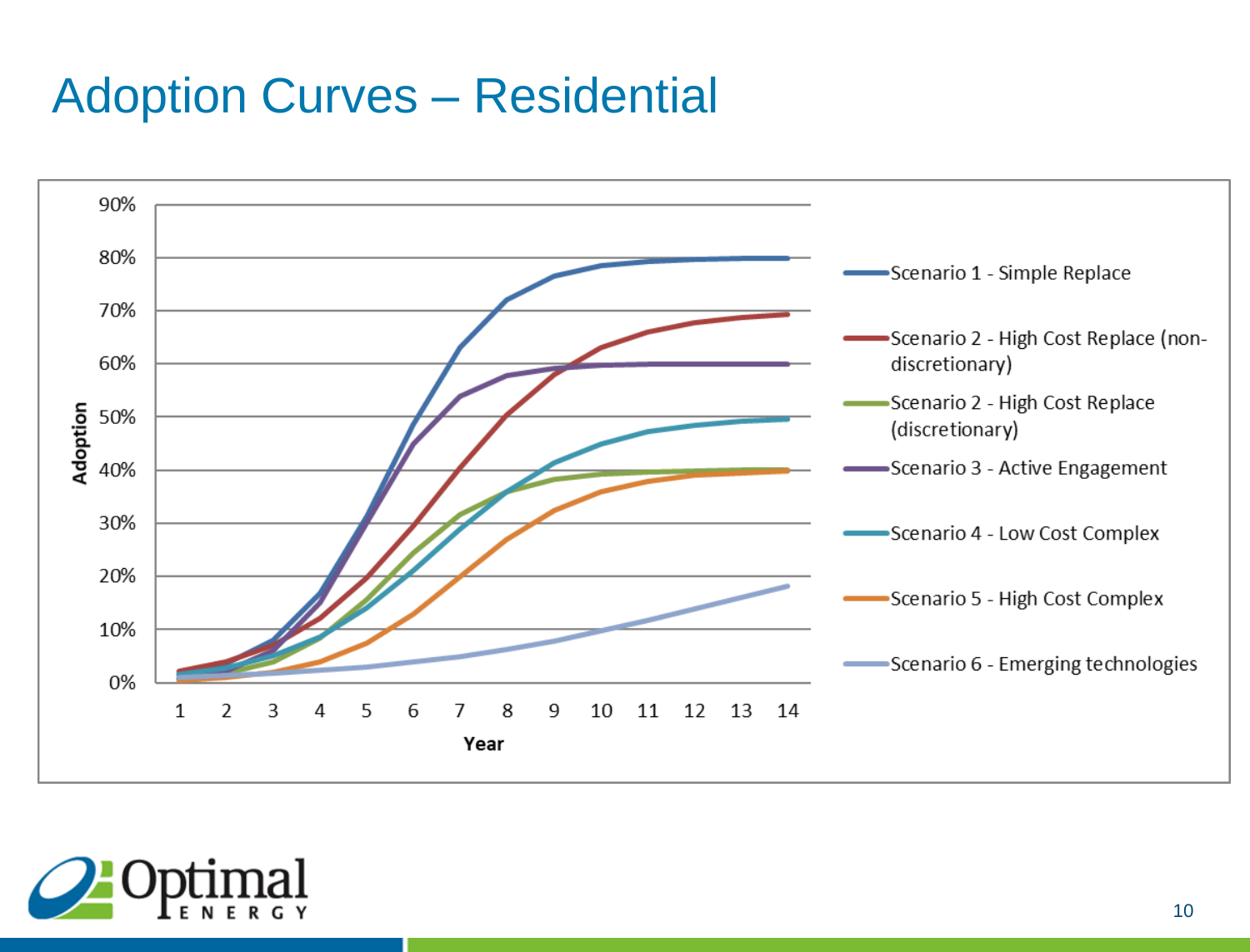## Draft Results: 20 year Potential

#### Cumulative Potential Savings Relative to Sales Forecast, 2037(NOLA)

|                                    | <b>Max</b> |                            |
|------------------------------------|------------|----------------------------|
|                                    |            | <b>Economic Achievable</b> |
| <b>Electric (GWh)</b>              | 44%        | 31%                        |
| Residential                        | 45%        | <b>32%</b>                 |
| <b>Commercial &amp; Industrial</b> | 43%        | <b>30%</b>                 |

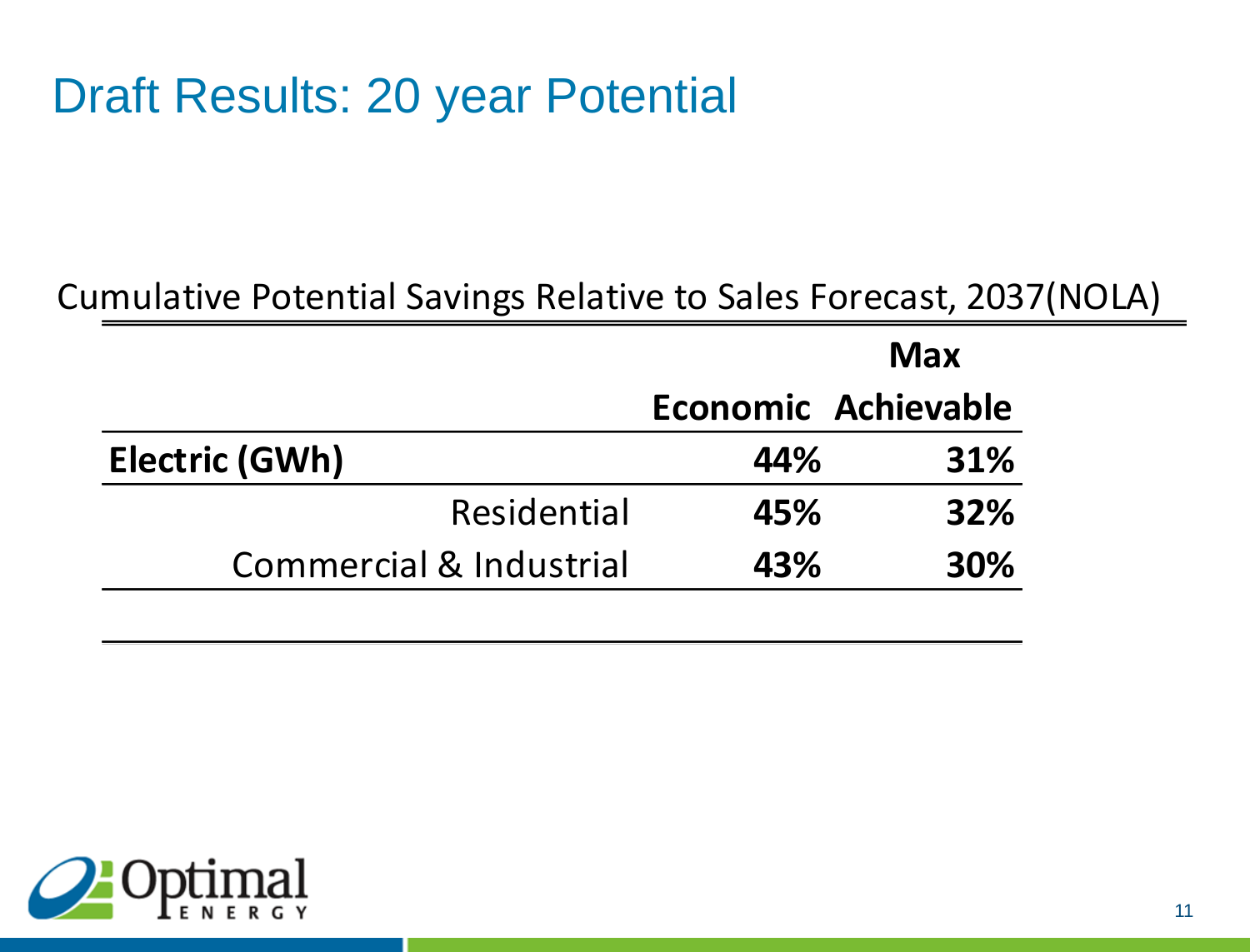# Draft Results – TRC (Economic)

|                                    | <b>Costs</b> | <b>Benefits</b> | <b>Net Benefits</b> |            |
|------------------------------------|--------------|-----------------|---------------------|------------|
| Sector/Program                     | (Millions\$) | (Millions\$)    | (Millions\$)        | <b>BCR</b> |
| <b>Residential</b>                 | 297          | 679             | 381                 | 2.3        |
| <b>New Construction</b>            | 16           | 32              | 16                  | 2.0        |
| <b>Products</b>                    | 99           | 282             | 183                 | 2.9        |
| Retrofit                           | 182          | 365             | 183                 | 2.0        |
| <b>Commerical &amp; Industrial</b> | 382          | 1514            | 1132                | 4.0        |
| <b>New Construction</b>            | 18           | 25              |                     | 1.4        |
| <b>Equipment Replacement</b>       | 112          | 741             | 629                 | 6.6        |
| Retrofit                           | 253          | 748             | 495                 | 3.0        |
| <b>Total</b>                       | 680          | 2193            | 1513                | 3.2        |

Cumulative Economic Potential Total Resource Cost Test by Sector and Program, 2037 (NOL)

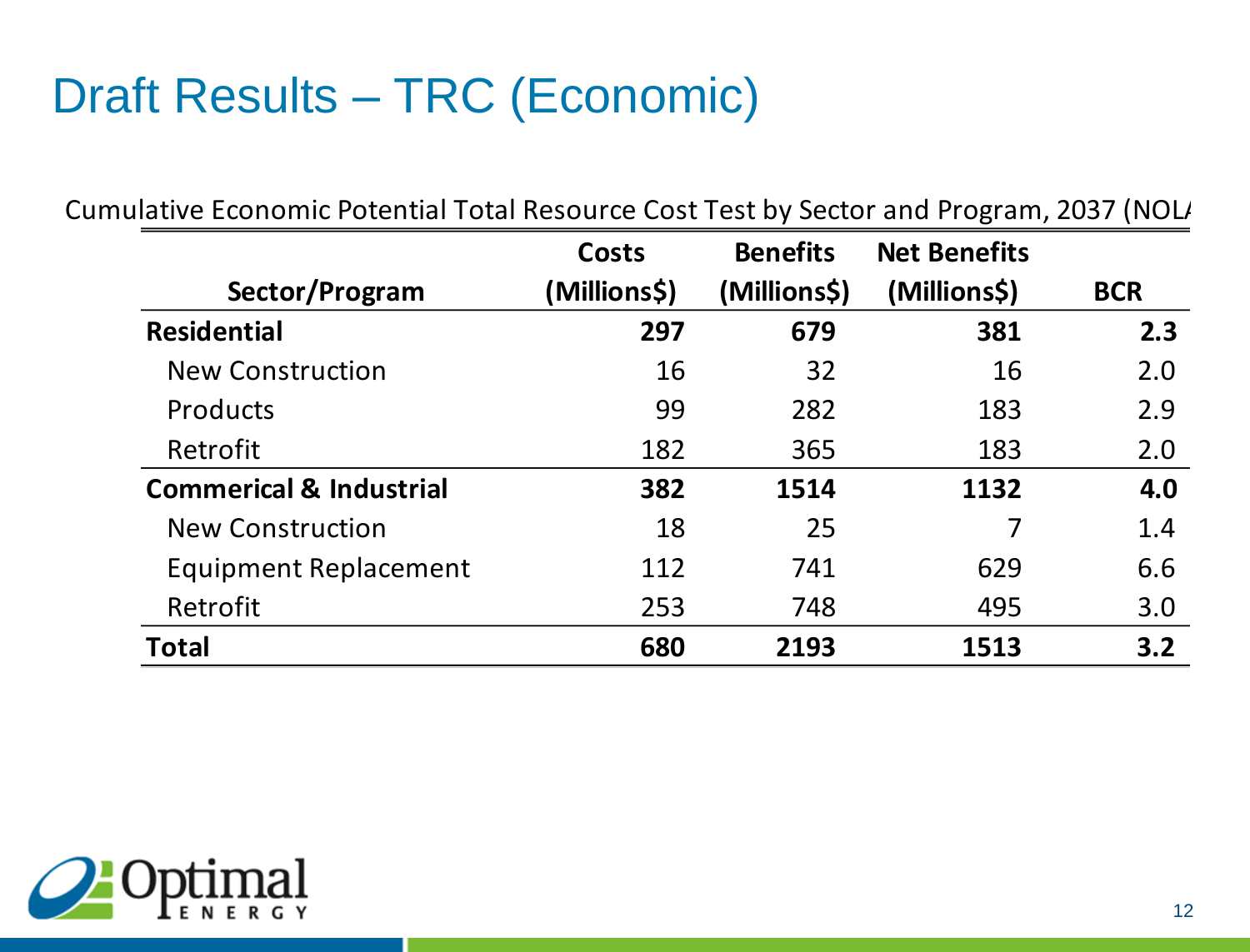# Draft Results – TRC (Achievable)

Cumulative Max Achievable Potential Total Resource Cost Test by Sector and Program, 2037

|                                    | Costs        | <b>Benefits</b> | <b>Net Benefits</b> |            |
|------------------------------------|--------------|-----------------|---------------------|------------|
| Sector/Program                     | (Million \$) | (Million \$)    | (Million \$)        | <b>BCR</b> |
| <b>Residential</b>                 | 209          | 399             | 189                 | 1.9        |
| <b>New Construction</b>            | 11           | 18              | 7                   | 1.7        |
| <b>Products</b>                    | 70           | 167             | 97                  | 2.4        |
| Retrofit                           | 128          | 213             | 85                  | 1.7        |
| <b>Commerical &amp; Industrial</b> | 232          | 697             | 465                 | 3.0        |
| <b>New Construction</b>            | 7            | 12              | 5                   | 1.8        |
| <b>Equipment Replacement</b>       | 58           | 224             | 167                 | 3.9        |
| Retrofit                           | 167          | 461             | 294                 | 2.8        |
| <b>Total</b>                       | 441          | 1096            | 655                 | 2.5        |

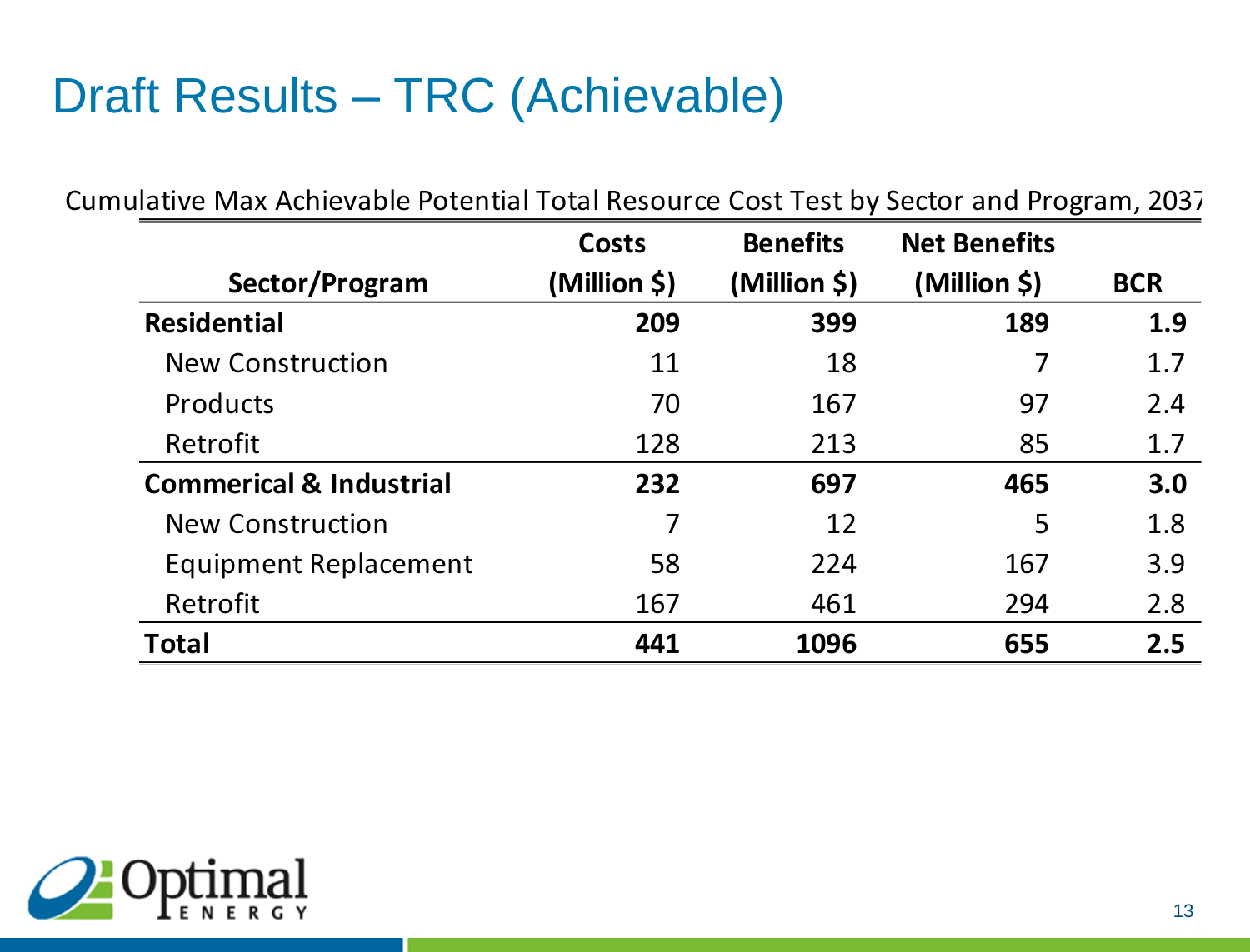# Top Measures

| Max Achievable Potential - Commercial Electric Energy Top Sav |                   |          | <b>IX Achievable Poter</b> |
|---------------------------------------------------------------|-------------------|----------|----------------------------|
|                                                               | <b>Cumulative</b> | Percent  |                            |
| <b>Measure Name</b>                                           | <b>MWh</b>        | of Total | <b>Measure Name</b>        |
| LED Tube Replacement Lamps                                    | 113,360           | 10.2%    | <b>Quality Install Hea</b> |
| Retrocommissioning/Calibration                                | 90,334            | 8.1%     | Air Source Heat Pu         |
| <b>Compressed Air</b>                                         | 76,332            | 6.9%     | <b>Window Attachme</b>     |
| <b>Refrigeration Retrofit</b>                                 | 66,723            | 6.0%     | <b>Efficient Windows</b>   |
| <b>Industrial Process</b>                                     | 63,525            | 5.7%     | <b>Ductless Minisplit</b>  |
| Int Ltg Controls                                              | 59,785            | 5.4%     | <b>Water Heater Pipe</b>   |
| Variable Speed Drive: HVAC Fan                                | 56,140            | 5.0%     | <b>EnergyStar Ceiling</b>  |
| Reach-in Storage Refrigerator                                 | 55,286            | 5.0%     | <b>Conservation Volta</b>  |
| Heat Pump Tune-Up                                             | 50,876            | 4.6%     | Air Sealing                |
| High Efficiency Small Walk-In Fridge                          | 39,884            | 3.6%     | Central AC                 |
| <b>SubTotal</b>                                               | 672,244           | 60.4%    | <b>SubTotal</b>            |
| <b>Total</b>                                                  | 1,113,900         |          | Total                      |
|                                                               |                   |          |                            |

|                                       | <b>Cumulative</b> | Percent  |
|---------------------------------------|-------------------|----------|
| <b>Measure Name</b>                   | <b>MWh</b>        | of Total |
| <b>Quality Install Heat Pump</b>      | 88,120            | 12.1%    |
| Air Source Heat Pump                  | 81,830            | 11.3%    |
| <b>Window Attachments</b>             | 51,154            | 7.0%     |
| <b>Efficient Windows</b>              | 50,122            | 6.9%     |
| <b>Ductless Minisplit HP</b>          | 46,003            | 6.3%     |
| <b>Water Heater Pipe Insulation</b>   | 35,838            | 4.9%     |
| <b>EnergyStar Ceiling Fan</b>         | 30,008            | 4.1%     |
| <b>Conservation Voltage Reduction</b> | 29,643            | 4.1%     |
| Air Sealing                           | 28,471            | 3.9%     |
| <b>Central AC</b>                     | 24,104            | 3.3%     |
| <b>SubTotal</b>                       | 465,294           | 64.0%    |
| Total                                 | 727,011           |          |

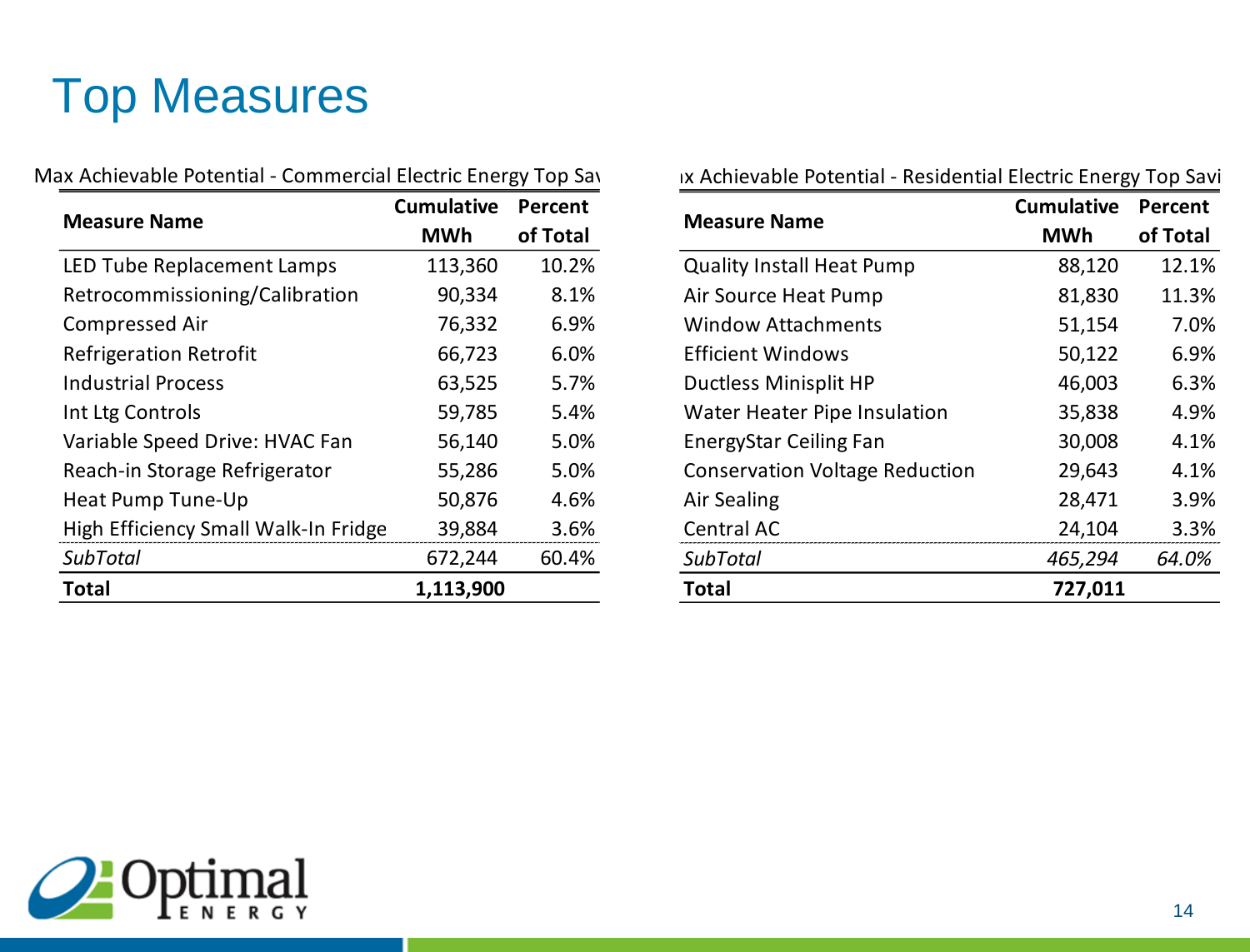#### Demand Response: Methodology

- **Literature review**
- Determine taxonomy of programs to examine
- Create database of demand response programs & data (both within region and from elsewhere)
- ▶ Collect data from ENO
- Estimate program savings per participant, participation rates, and costs based on program research
- Input data to demand response models

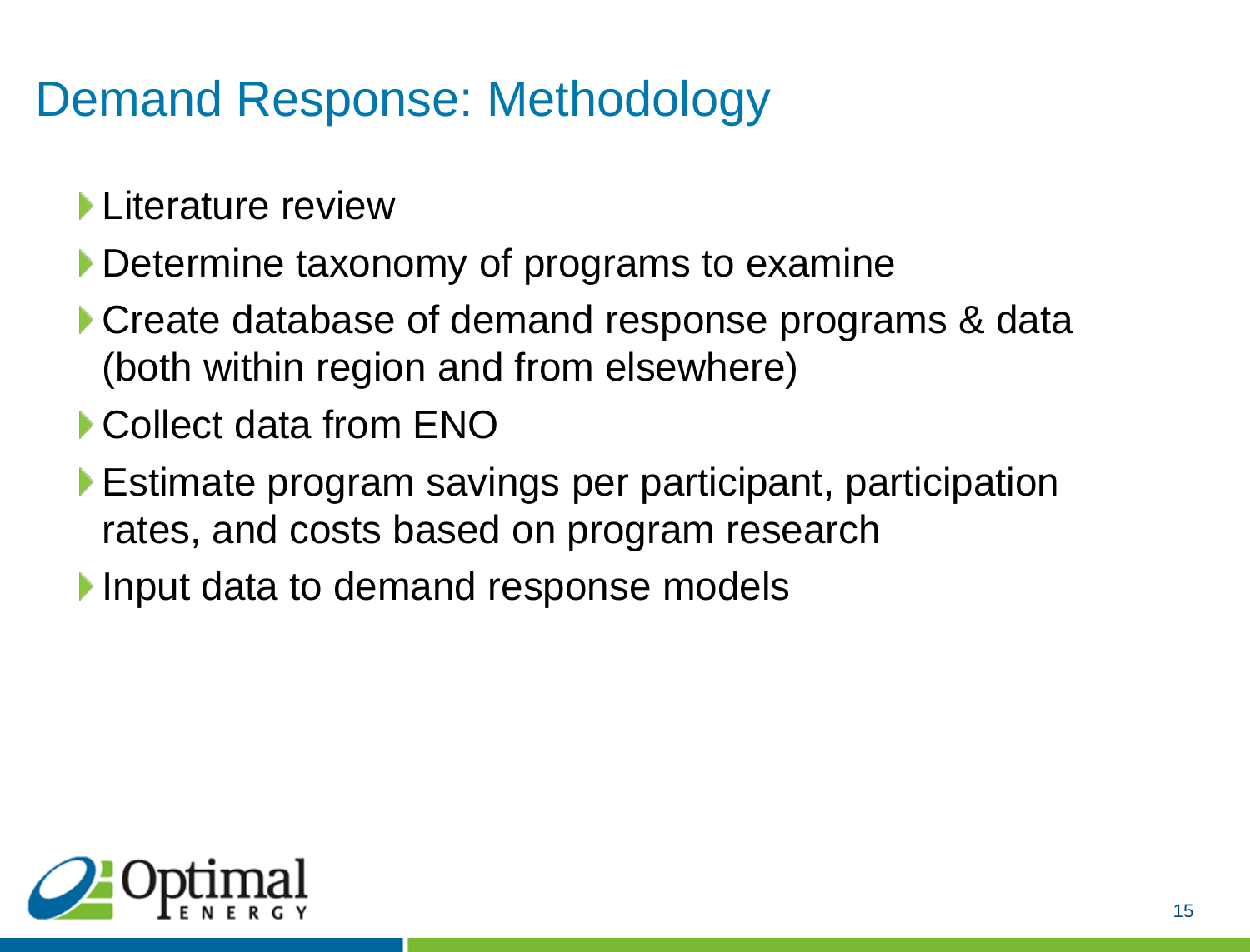# DR Programs

Residential incentive-based DR

- Direct load control (DLC) program
- Automated DR: bring your own device (BYOD) program: incentivizes WiFi-enabled thermostats that trigger AC cycling
- ▶ Residential time-based pricing DR, including
	- Peak time rebates (PTR) with and w/o enabling technologies
	- Critical peak pricing (CPP) with and w/o enabling technologies
- Commercial and industrial (C&I)
	- Standard offer program
	- Direct load control

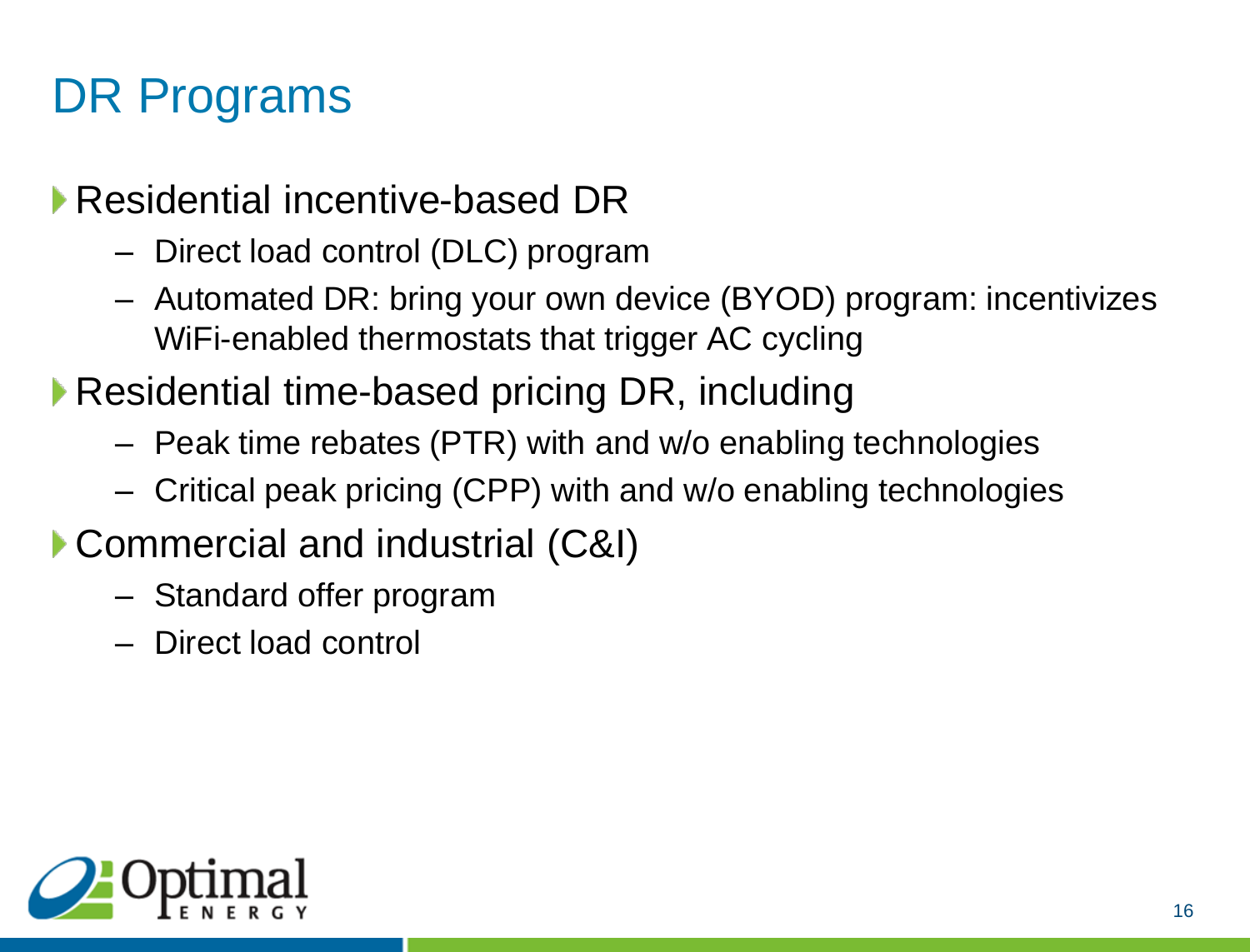#### Data Sources

- ▶ ENO data
- Utility demand response program filings from in-region
	- Entergy Louisiana
	- Entergy Arkansas
	- Arizona Public Service
	- Oklahoma Gas & Electric
	- AEP Texas Central and other TX programs
	- $-$  Etc.
- ▶ Federal Energy Regulatory Commission (FERC) national demand response potential study
- ▶ Arcturus study on dynamic pricing

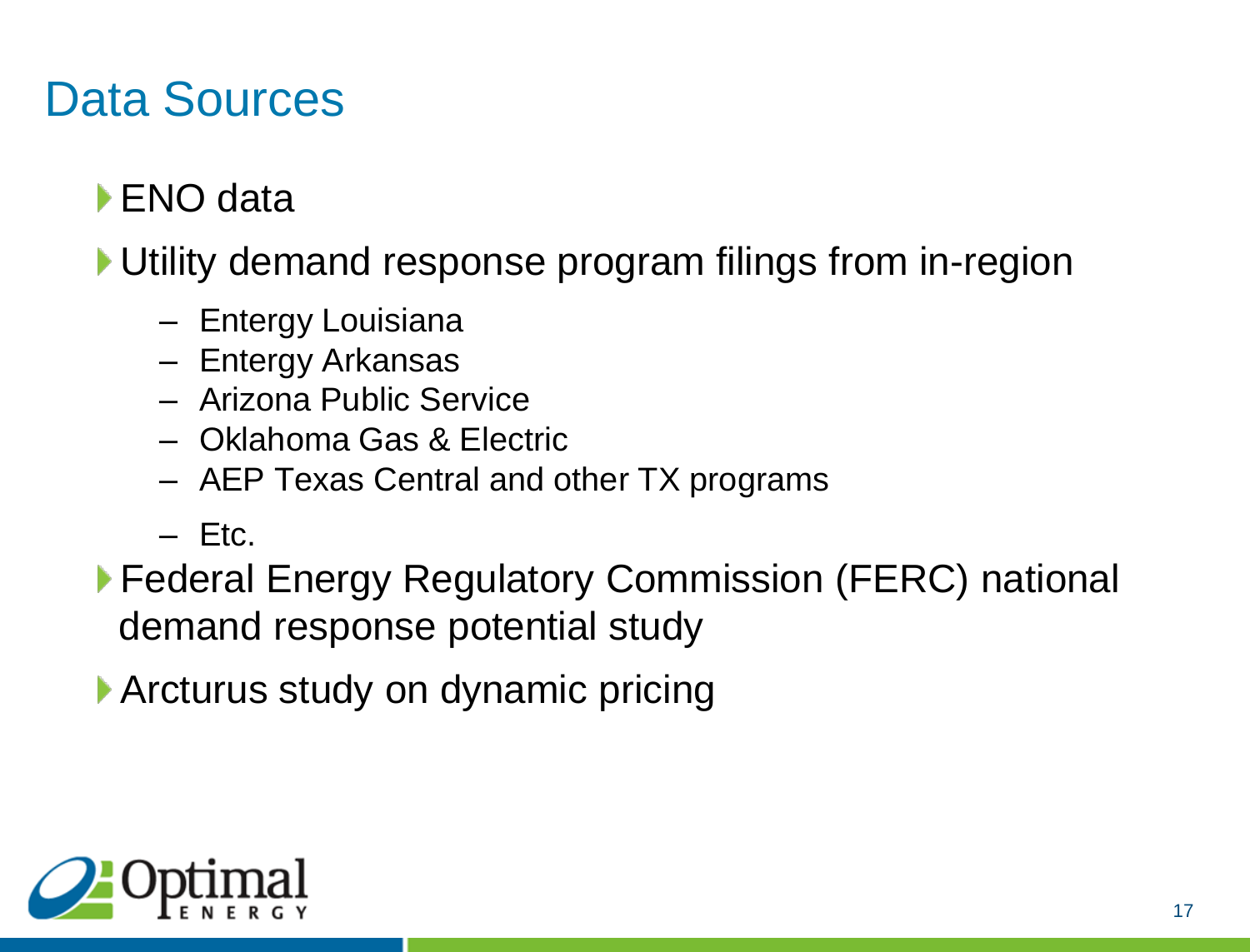#### Draft Results: Scenario 1 "Base case" and Peak-Time Rebates (PTR)

| <b>Program</b>                                                        | <b>Metric</b>               | 2018      | 2027      | 2037        |
|-----------------------------------------------------------------------|-----------------------------|-----------|-----------|-------------|
| <b>Residential direct</b><br>load control (DLC)                       | Peak demand<br>savings (MW) | 1.97      | 13.6      | 16.8        |
| and bring your own<br>device (BYOD)                                   | Cost                        | \$207,249 | \$940,836 | \$1,126,367 |
| NPV B/C ratio: 1.4                                                    |                             |           |           |             |
| <b>Residential peak time</b><br>rebate w/ and w/o<br>tech.            | Peak demand<br>savings (MW) | 5.17      | 9.54      | 10.6        |
|                                                                       | Cost                        | \$171,212 | \$315,827 | \$351,929   |
| NPV B/C ratio: 1.9                                                    |                             |           |           |             |
| <b>Commercial &amp;</b><br>industrial Standard<br>Offer Program (SOP) | Peak demand<br>savings (MW) | 0.35      | 3.63      | 7.50        |
|                                                                       | Cost                        | \$13,103  | \$135,296 | \$279,416   |
| NPV B/C ratio: 2.7                                                    |                             |           |           |             |

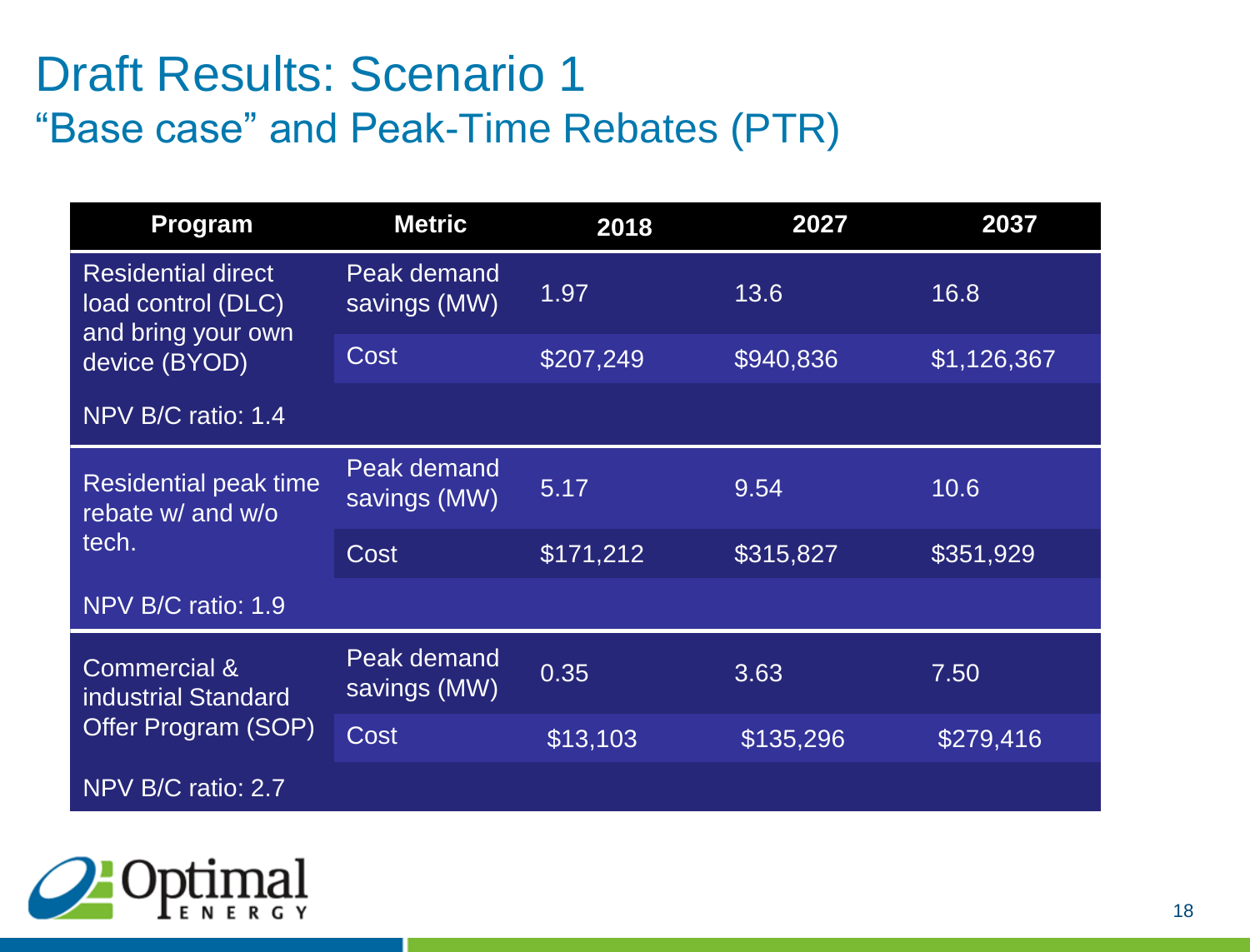#### Draft Results: Scenario 2 "High case" and Critical Peak Pricing (CPP)

| <b>Program</b>                                                        | <b>Metric</b>               | 2018                             | 2027        | 2037        |
|-----------------------------------------------------------------------|-----------------------------|----------------------------------|-------------|-------------|
| <b>Residential direct</b><br>load control (DLC)<br>and bring your own | Peak demand<br>savings (MW) | 3.94                             | 27.3        | 33.6        |
| device (BYOD)                                                         | Cost                        | \$414,499                        | \$1,881,673 | \$2,252,735 |
| NPV B/C ratio: 1.4                                                    |                             |                                  |             |             |
| <b>Residential critical</b><br>peak pricing w/ and<br>w/o tech.       | Peak demand<br>savings (MW) | 5.83                             | 10.8        | 12.0        |
|                                                                       | Cost                        | *draft results not yet available |             |             |
| NPV B/C ratio: N/A                                                    |                             |                                  |             |             |
| <b>Commercial &amp;</b><br>industrial Standard<br>Offer Program (SOP) | Peak demand<br>savings (MW) | 2.46                             | 6.79        | 11.9        |
|                                                                       | <b>Cost</b>                 | \$83,780                         | \$241,111   | \$426,359   |
| NPV B/C ratio: 2.8                                                    |                             |                                  |             |             |

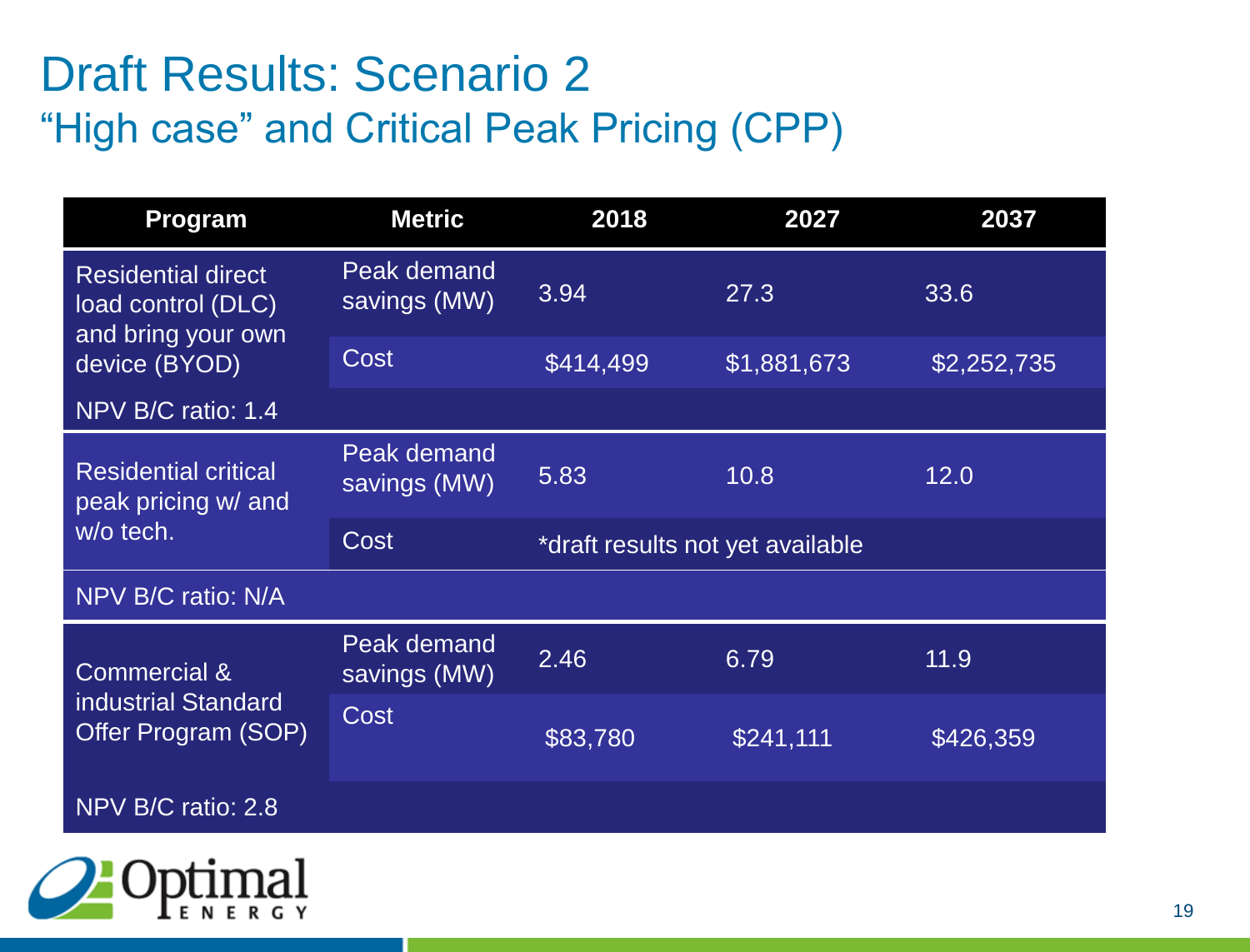## Rate Design: Methods and Data Sources

- Revenue neutral rate structures
- Price response results from previous studies to estimate changes in consumption
- Load research sample provided by ENO
- Revenue/sales data from 2018 FERC Form 1
- **Only covers residential customer class**

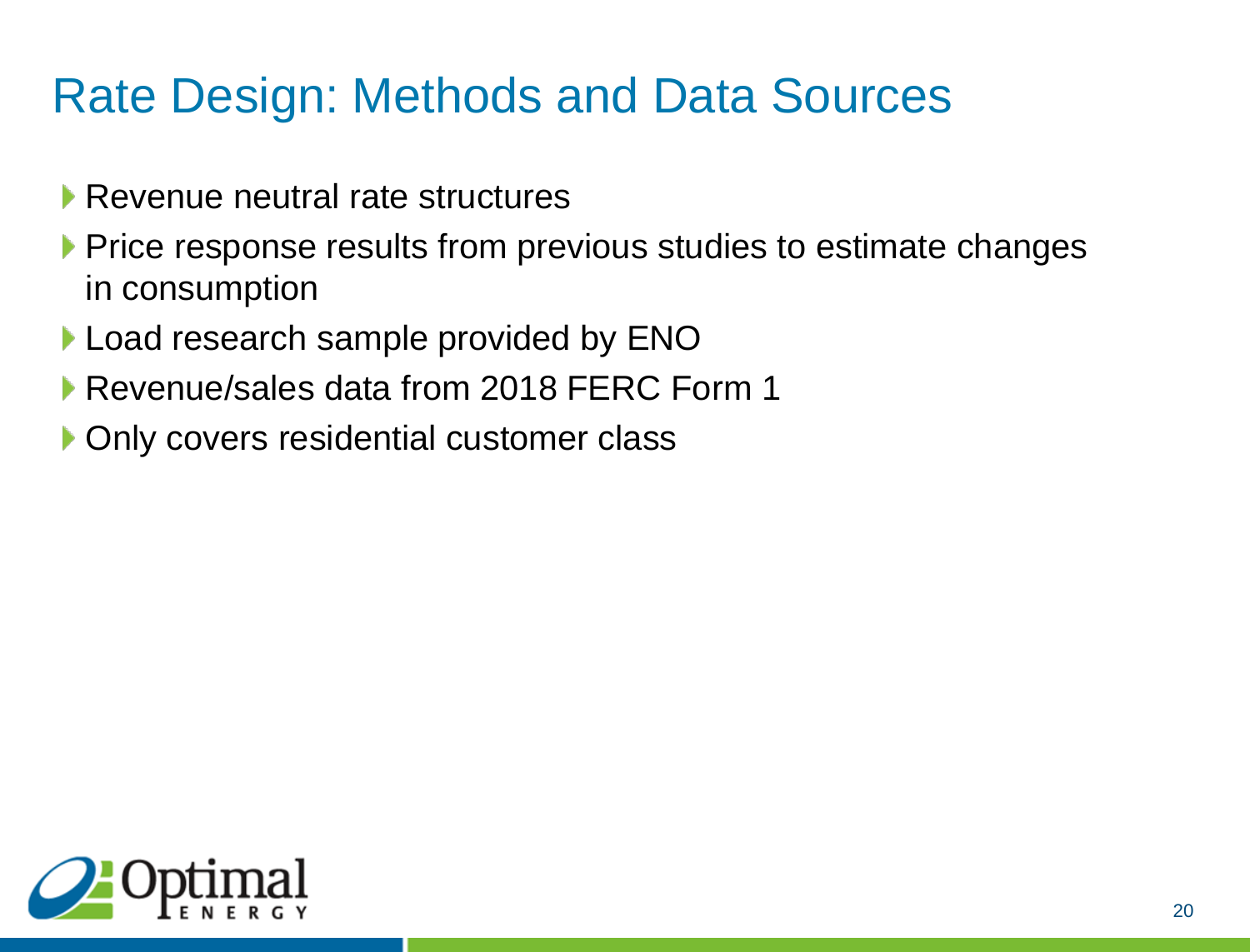# Rate Design: Rate Iterations

- ▶ Existing rate two-part rate
	- \$8.07/month customer charge
	- Flat summer energy rate
	- Declining two-tier (or "block") winter energy rates
- Rates modeled
	- Time of use rate: 2:1 summer to winter peak/off peak ratio, 3:1 summer peak to off peak ratio
	- Inclining block rate: two-tier inclining block rate in both summer and winter
	- Seasonal rate with higher customer charge: two scenarios (\$25 and \$50/month)

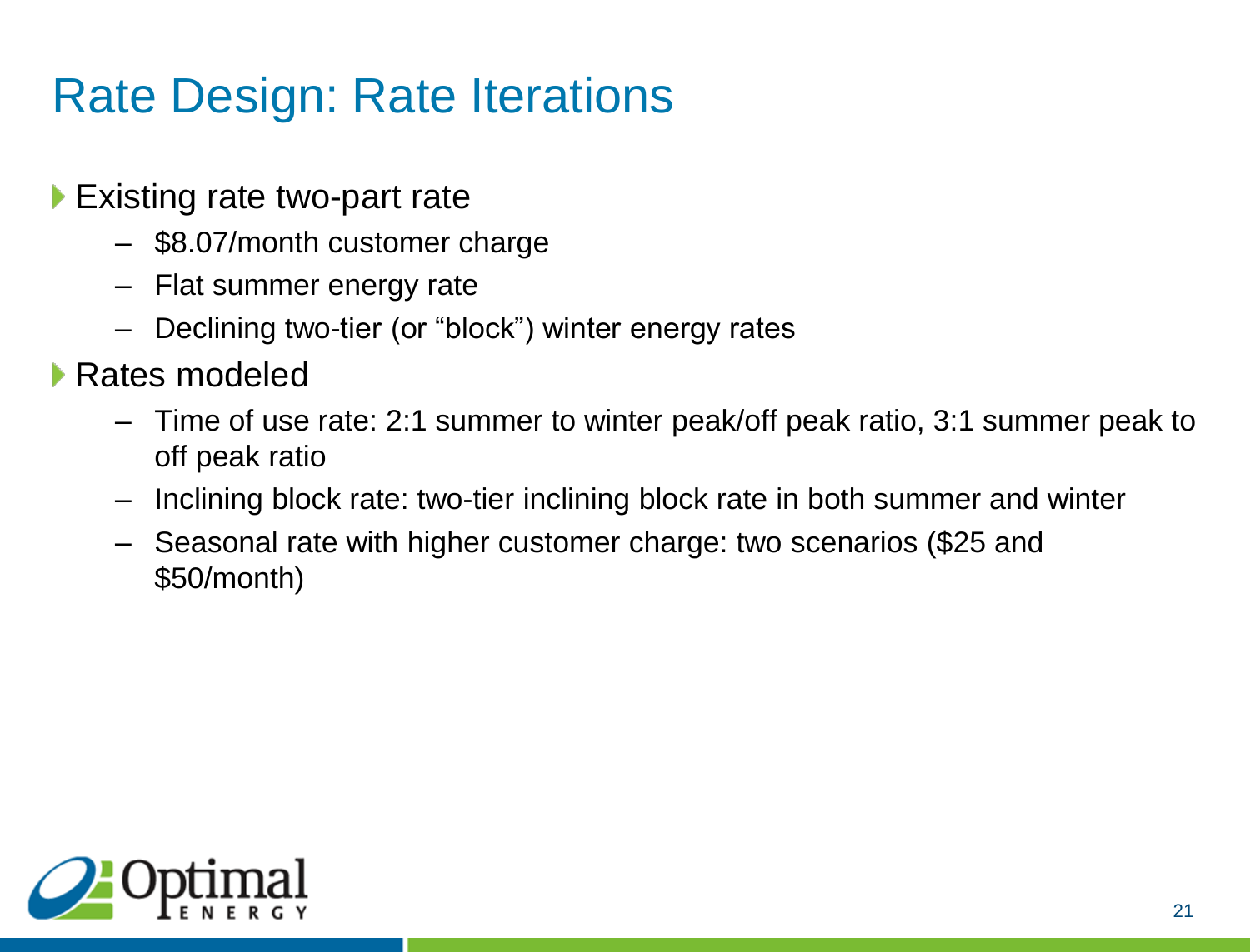## Rate Design: Results

| <b>Rate</b>         | Change in energy<br>consumption | <b>Change in peak</b><br>demand |
|---------------------|---------------------------------|---------------------------------|
| <b>Optional TOU</b> | $-0.5%$                         | $-4.4%$                         |
| <b>Default TOU</b>  | $-0.9%$                         | $-7.9%$                         |
| Inclining block     | $-2.1%$                         | N/A                             |
| \$25/month          | $+3.6%$                         | N/A                             |
| \$50/month          | $+8.9%$                         | N/A                             |

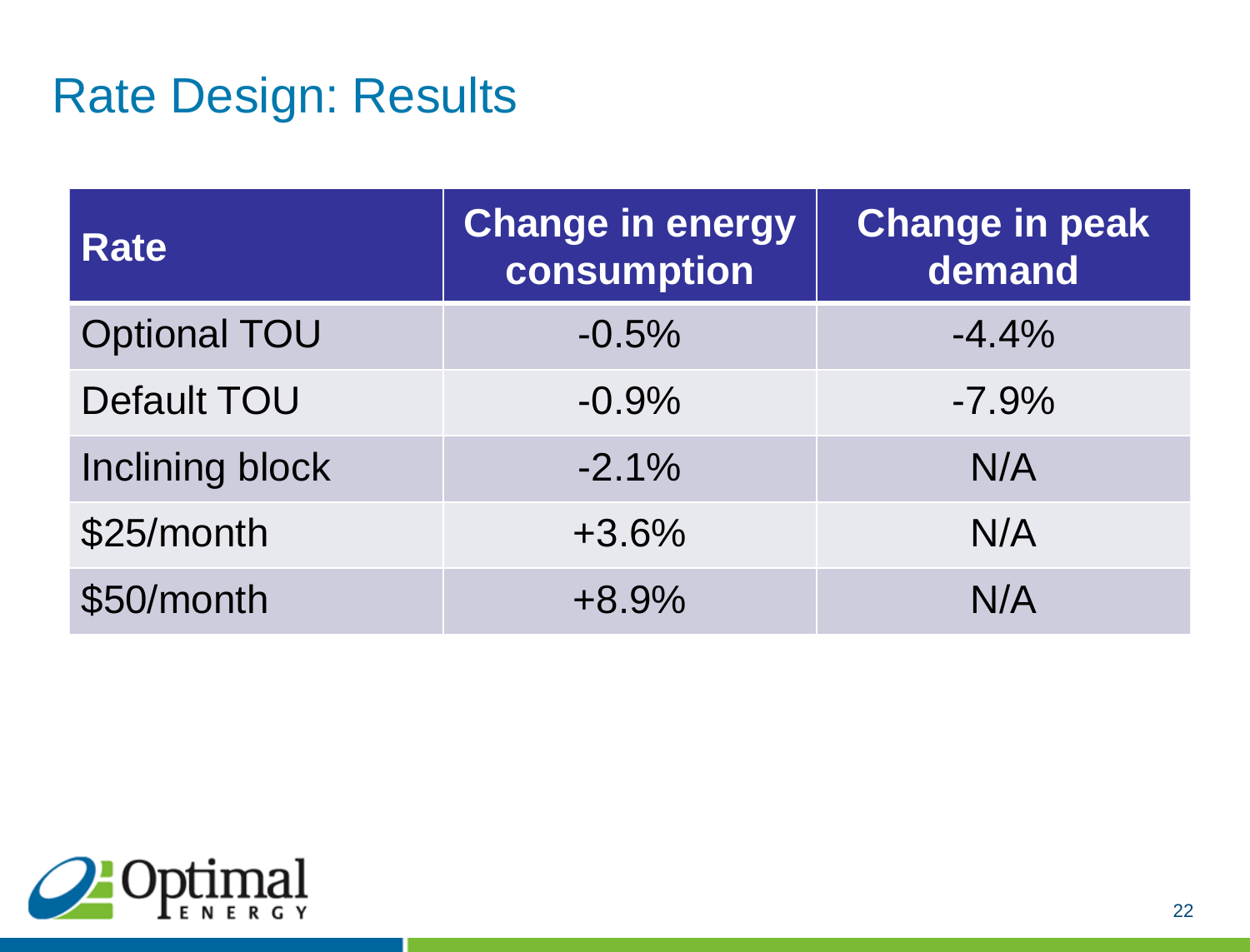# Next Steps

- ▶ "Program" Achievable potential for EE
- ▶ Refine peak demand reduction estimates
- ▶ Sensitivity analysis on discount rate
- ▶ Additional discussion items for report



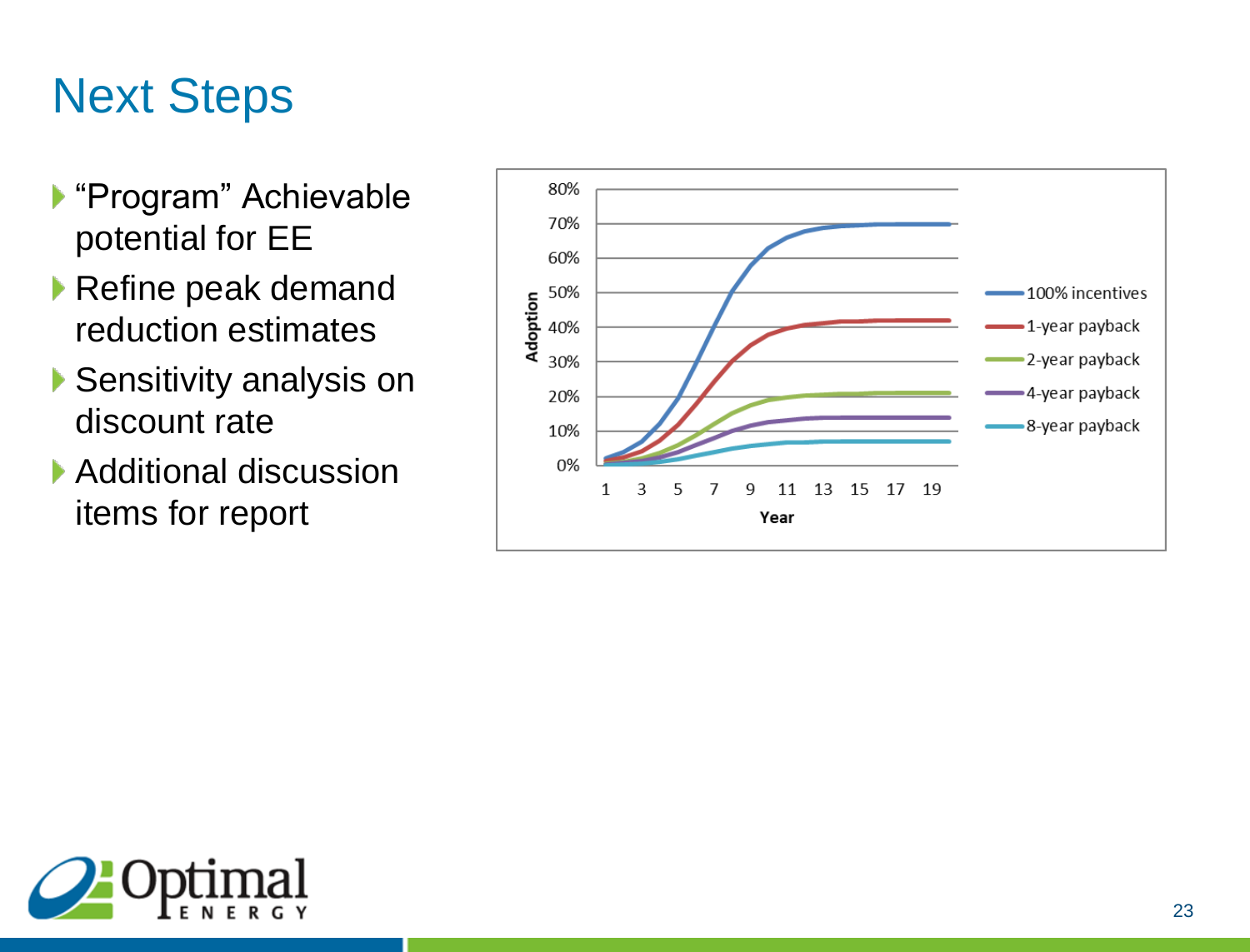# Additional Discussion Items for Report

- Meta-analysis comparing results to other studies in Louisiana and Southeastern US
- ▶ Qualitative discussion on RIM test, including estimated rate and total bill impacts from EE
- ▶ Qualitative discussion of other likely but difficult to quantify benefits (e.g., DRIPE)